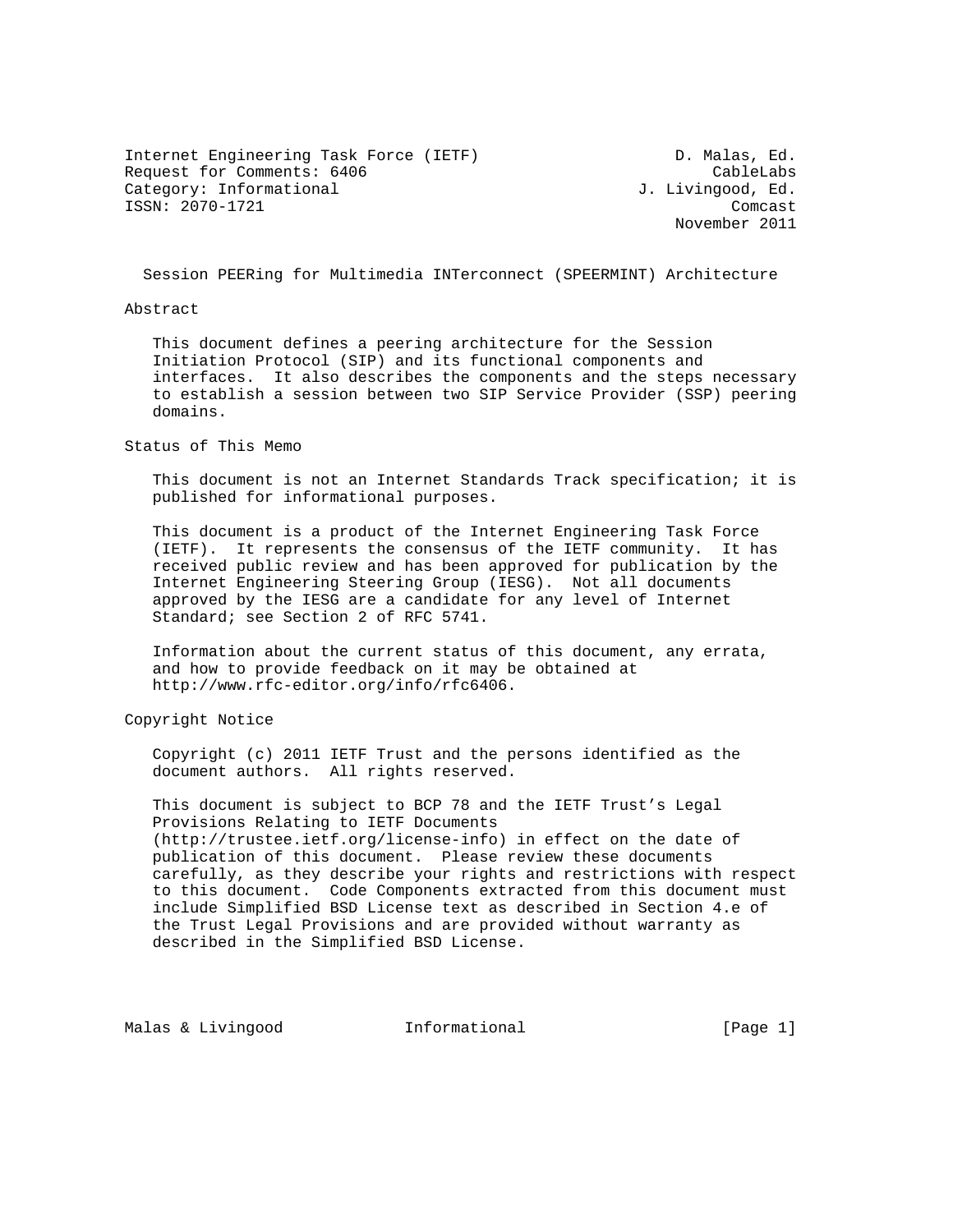This document may contain material from IETF Documents or IETF Contributions published or made publicly available before November 10, 2008. The person(s) controlling the copyright in some of this material may not have granted the IETF Trust the right to allow modifications of such material outside the IETF Standards Process. Without obtaining an adequate license from the person(s) controlling the copyright in such materials, this document may not be modified outside the IETF Standards Process, and derivative works of it may not be created outside the IETF Standards Process, except to format it for publication as an RFC or to translate it into languages other than English.

# Table of Contents

|                  | 2.1. Session Border Controller (SBC) 3            |
|------------------|---------------------------------------------------|
|                  |                                                   |
| $\overline{3}$ . |                                                   |
| $4$ .            |                                                   |
|                  | 5. Relationships between Functions/Elements 7     |
|                  |                                                   |
|                  | 6.1. Originating or Indirect SSP Procedures 7     |
|                  | 6.1.1. The Lookup Function (LUF) 8                |
|                  | 6.1.1.1. Target Address Analysis 8                |
|                  |                                                   |
|                  |                                                   |
|                  |                                                   |
|                  |                                                   |
|                  | 6.1.2.3. LRF to LRF Routing 10                    |
|                  | 6.1.3. The Signaling Path Border Element (SBE) 10 |
|                  | 6.1.3.1. Establishing a Trusted Relationship 10   |
|                  |                                                   |
|                  | 6.1.3.3. Co-Location 11                           |
|                  | 6.1.3.4. Sending the SIP Request 11               |
|                  |                                                   |
|                  |                                                   |
|                  | 6.2.2. Receive SIP Requests 11                    |
|                  | 6.3. Data Path Border Element (DBE) 12            |
|                  |                                                   |
|                  |                                                   |
|                  |                                                   |
|                  |                                                   |
|                  |                                                   |
|                  |                                                   |
|                  |                                                   |

Malas & Livingood **Informational Informational** [Page 2]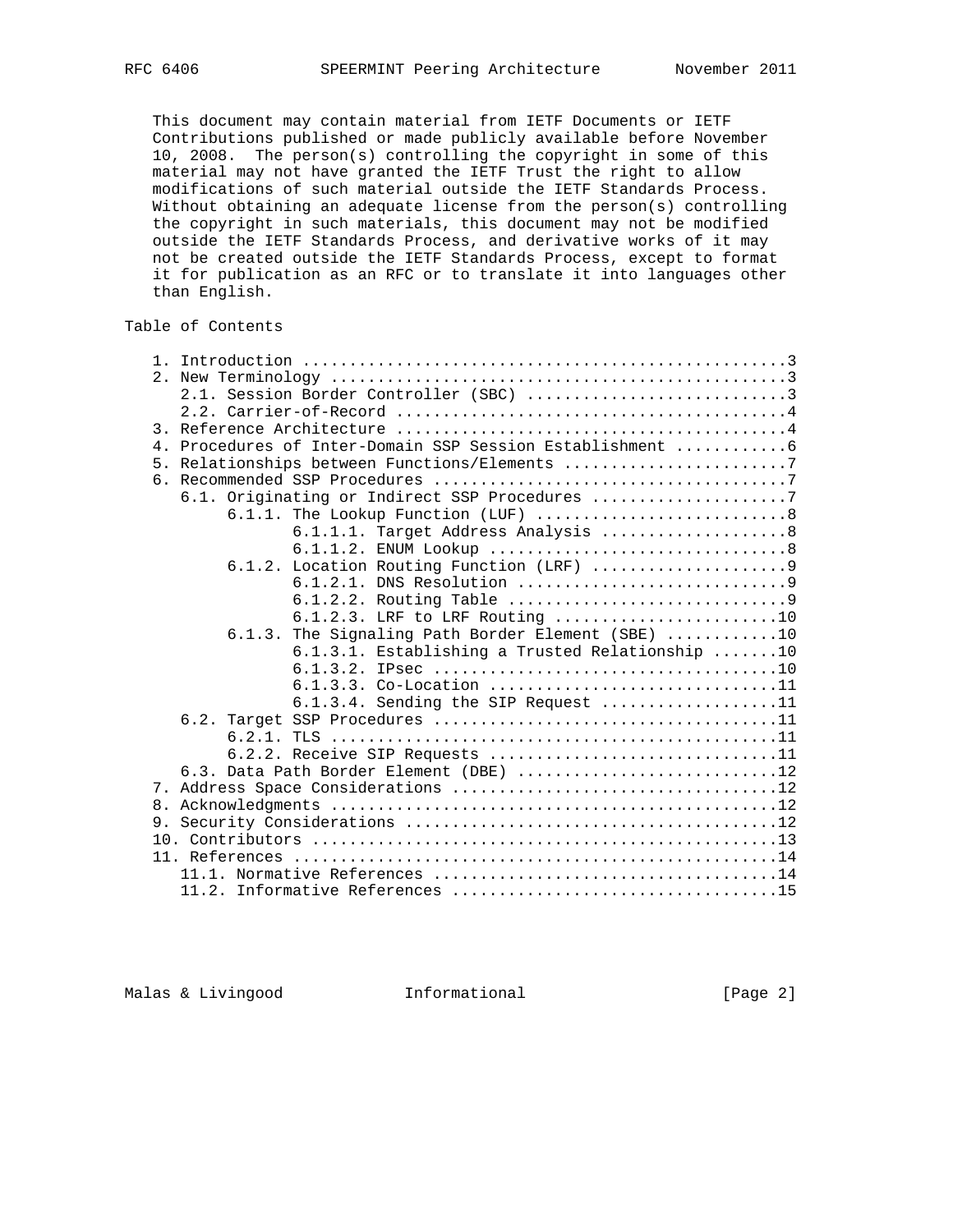# 1. Introduction

 This document defines a reference peering architecture for the Session Initiation Protocol (SIP) [RFC3261], it's functional components and interfaces in the context of session peering for multimedia interconnects. In this process, we define the peering reference architecture and its functional components, and peering interface functions from the perspective of a SIP Service Provider's (SSP's) [RFC5486] network. Thus, it also describes the components and the steps necessary to establish a session between two SSP peering domains.

 An SSP may also be referred to as an Internet Telephony Service Provider (ITSP). While the terms ITSP and SSP are frequently used interchangeably, this document and other subsequent SIP peering related documents should use the term SSP. SSP more accurately depicts the use of SIP as the underlying Layer 5 signaling protocol.

 This architecture enables the interconnection of two SSPs in Layer 5 peering, as defined in the SIP-based session peering requirements [RFC6271].

 Layer 3 peering is outside the scope of this document. Hence, the figures in this document do not show routers so that the focus is on Layer 5 protocol aspects.

 This document uses terminology defined in "Session Peering for Multimedia Interconnect (SPEERMINT) Terminology" [RFC5486]. In addition to normative references included herein, readers may also find [RFC6405] informative.

2. New Terminology

 [RFC5486] is a key reference for the majority of the SPEERMINT related terminology used in this document. However, some additional new terms are used here as follows in this section.

2.1. Session Border Controller (SBC)

 A Session Border Controller (SBC) is referred to in Section 5. An SBC can contain a Signaling Function (SF), Signaling Path Border Element (SBE) and Data Path Border Element (DBE), and may perform the Lookup Function (LUF) and Location Routing Function (LRF), as described in Section 3. Whether the SBC performs one or more of these functions is, generally speaking, dependent upon how a SIP Service Provider (SSP) configures such a network element. In addition, requirements for an SBC can be found in [RFC5853].

Malas & Livingood **Informational Informational** [Page 3]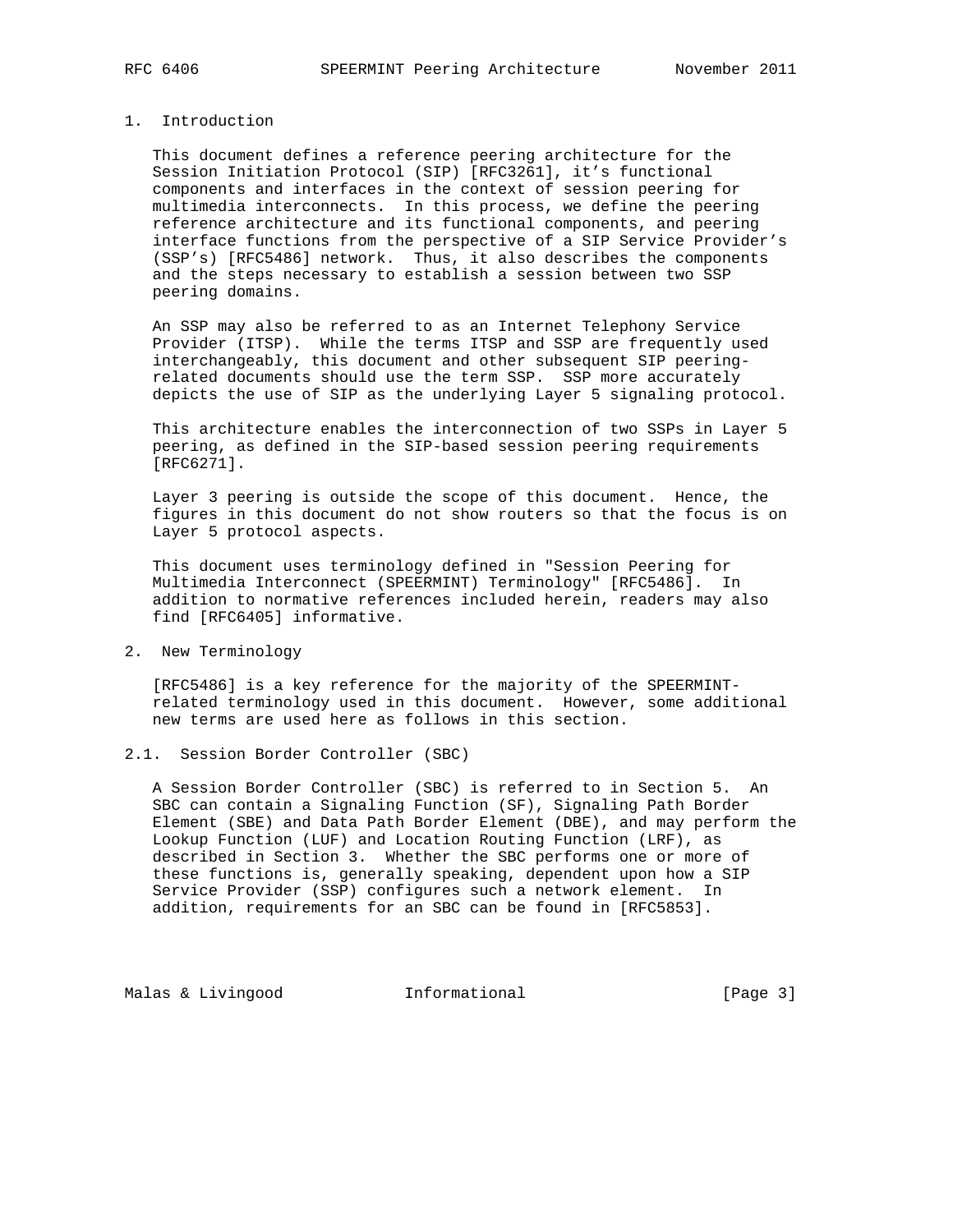# 2.2. Carrier-of-Record

 A carrier-of-record, as used in Section 6.1.2.2, is defined in [RFC5067]. That document describes the term as referring to the entity having discretion over the domain and zone content and acting as the registrant for a telephone number, as represented in ENUM. This can be as follows:

- o the service provider to which the E.164 number was allocated for end user assignment, whether by the National Regulatory Authority (NRA) or the International Telecommunication Union (ITU), for instance, a code under "International Networks" (+882) or "Universal Personal Telecommunications (UPT)" (+878), or
- o if the number is ported, the service provider to which the number was ported, or
- o where numbers are assigned directly to end users, the service provider that the end user number assignee has chosen to provide a Public Switched Telephone Network / Public Land Mobile Network (PSTN/PLMN) point-of-interconnect for the number.

 It is understood that the definition of "carrier-of-record" within a given jurisdiction is subject to modification by national authorities.

3. Reference Architecture

 The following figure depicts the architecture and logical functions that form peering between two SSPs.

 For further details on the elements and functions described in this figure, please refer to [RFC5486]. The following terms, which appear in Figure 1 and are documented in [RFC5486], are reproduced here for simplicity.

- o Data Path Border Element (DBE): A data path border element (DBE) is located on the administrative border of a domain through which the media associated with an inter-domain session flows. Typically, it provides media-related functions such as deep packet inspection and modification, media relay, and firewall-traversal support. The DBE may be controlled by the SBE.
- o E.164 Number Mapping (ENUM): See [RFC6116].
- o Fully Qualified Domain Name (FQDN): See [RFC1035].

Malas & Livingood **Informational** [Page 4]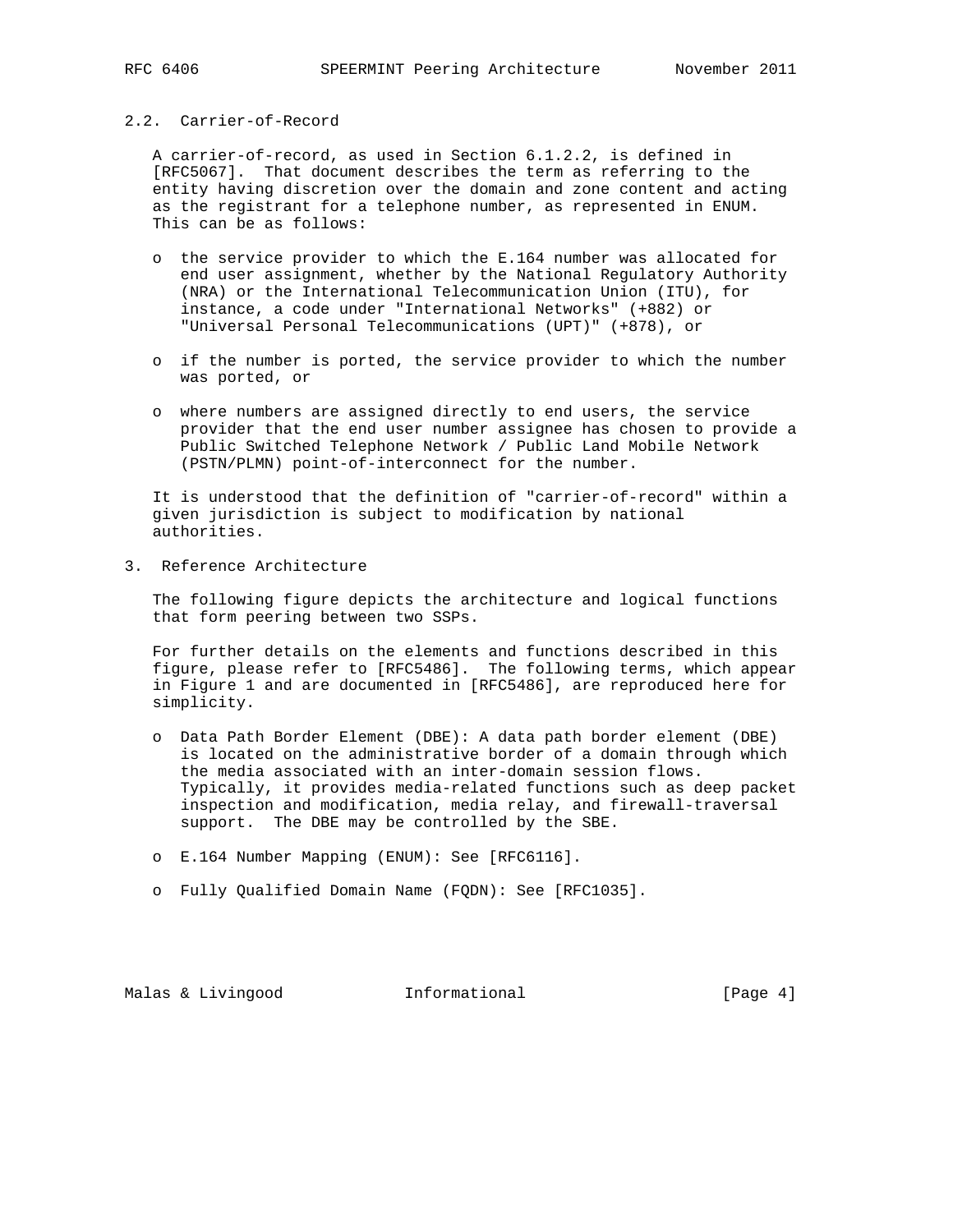- o Location Routing Function (LRF): The Location Routing Function (LRF) determines, for the target domain of a given request, the location of the SF in that domain, and optionally develops other Session Establishment Data (SED) required to route the request to that domain. An example of the LRF may be applied to either example in Section 4.3.3 of [RFC5486]. Once the ENUM response or SIP 302 redirect is received with the destination's SIP URI, the LRF must derive the destination peer's SF from the FQDN in the domain portion of the URI. In some cases, some entity (usually a third party or federation) provides peering assistance to the Originating SSP by providing this function. The assisting entity may provide information relating to direct (Section 4.2.1 of [RFC5486]) or indirect (Section 4.2.2 of [RFC5486]) peering as necessary.
- o Lookup Function (LUF): The Lookup Function (LUF) determines, for a given request, the target domain to which the request should be routed. An example of an LUF is an ENUM [4] look-up or a SIP INVITE request to a SIP proxy providing redirect responses for peers. In some cases, some entity (usually a third party or federation) provides peering assistance to the Originating SSP by providing this function. The assisting entity may provide information relating to direct (Section 4.2.1 of [RFC5486]) or indirect (Section 4.2.2 of [RFC5486]) peering as necessary.
- o Real-time Transport Protocol (RTP): See [RFC3550].
- o Session Initiation Protocol (SIP): See [RFC3261].
- o Signaling Path Border Element (SBE): A signaling path border element (SBE) is located on the administrative border of a domain through which inter-domain session-layer messages will flow. Typically, it provides Signaling Functions such as protocol inter working (for example, H.323 to SIP), identity and topology hiding, and Session Admission Control for a domain.
- o Signaling Function (SF): The Signaling Function (SF) performs routing of SIP requests for establishing and maintaining calls and in order to assist in the discovery or exchange of parameters to be used by the Media Function (MF). The SF is a capability of SIP processing elements such as SIP proxies, SBEs, and User Agents.
- o SIP Service Provider (SSP): A SIP Service Provider (SSP) is an entity that provides session services utilizing SIP signaling to its customers. In the event that the SSP is also a function of the SP, it may also provide media streams to its customers. Such an SSP may additionally be peered with other SSPs. An SSP may also interconnect with the PSTN.

Malas & Livingood **Informational Informational** [Page 5]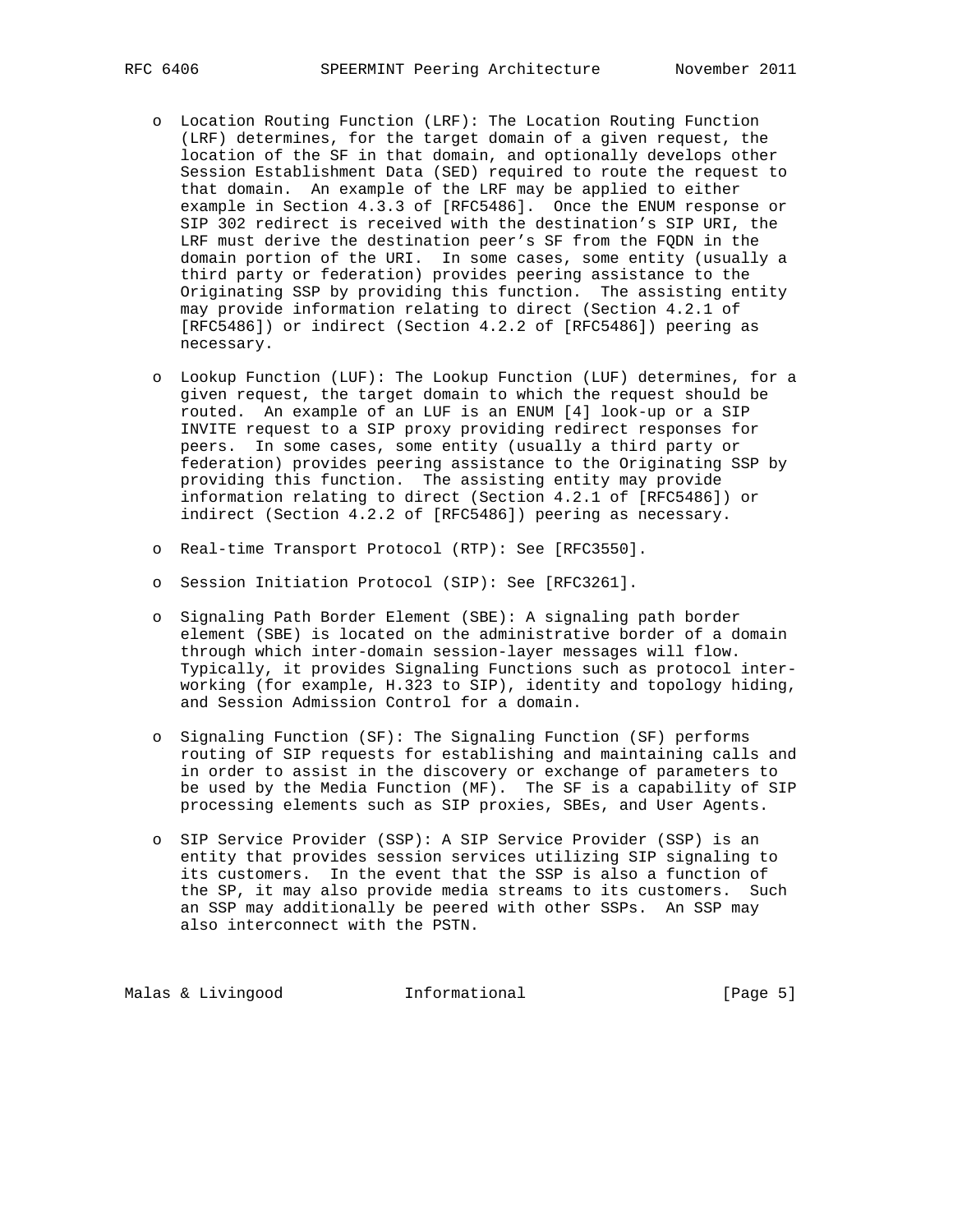

Reference Architecture

#### Figure 1

4. Procedures of Inter-Domain SSP Session Establishment

 This document assumes that in order for a session to be established from a User Agent (UA) in the Originating (or Indirect) SSP's network to a UA in the Target SSP's network the following steps are taken:

- 1. Determine the Target or Indirect SSP via the LUF. (Note: If the target address represents an intra-SSP resource, the behavior is out of scope with respect to this document.)
- 2. Determine the address of the SF of the Target SSP via the LRF.
- 3. Establish the session.
- 4. Exchange the media, which could include voice, video, text, etc.
- 5. End the session (BYE)

Malas & Livingood **Informational** [Page 6]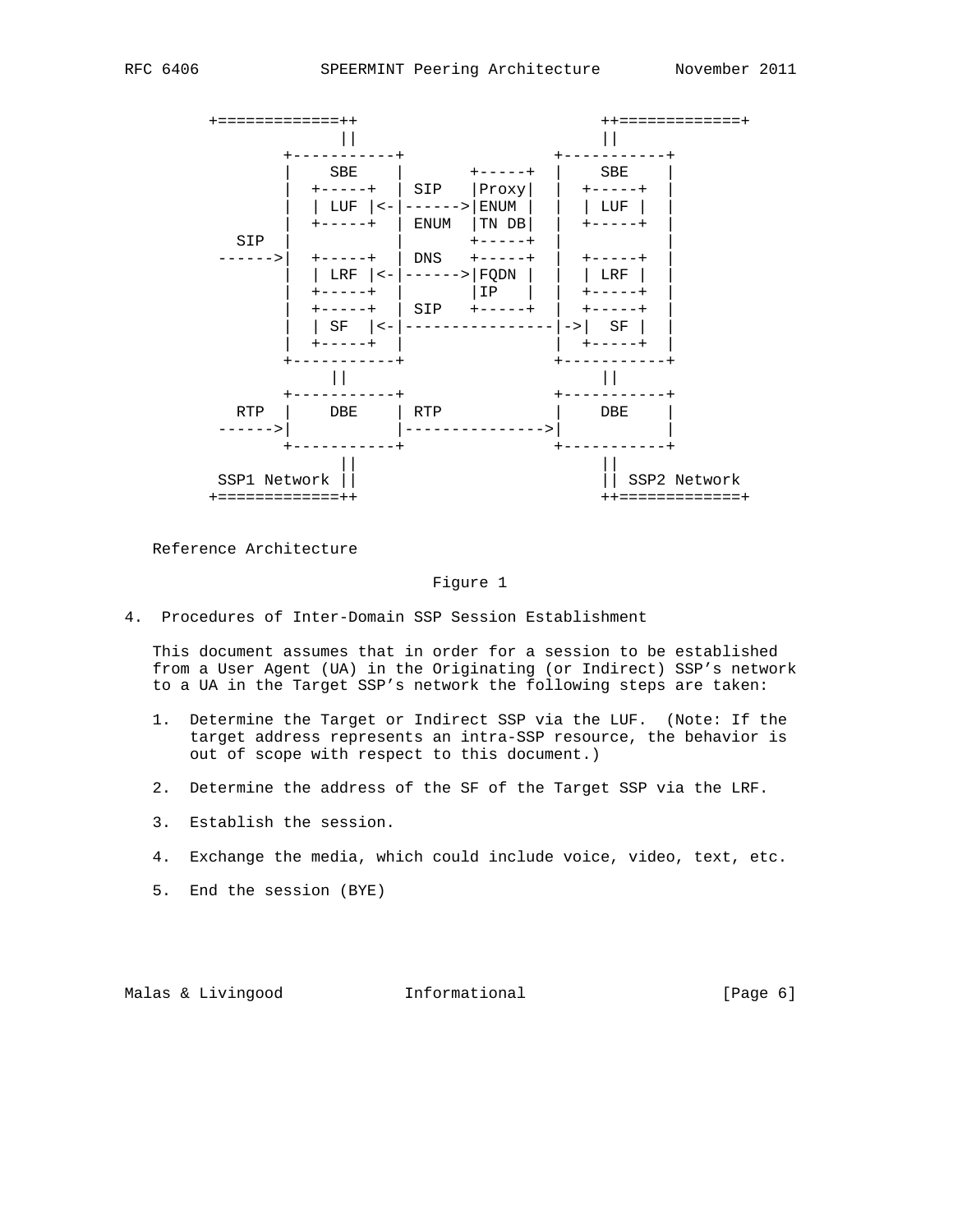The Originating or Indirect SSP would perform steps 1-4, the Target SSP would perform step 4, and either one can perform step 5.

 In the case that the Target SSP changes, steps 1-4 would be repeated. This is reflected in Figure 1, which shows the Target SSP with its own peering functions.

5. Relationships between Functions/Elements

Please also refer to Figure 1.

- o An SBE can contain a Signaling Function (SF).
- o An SF can perform a Lookup Function (LUF) and Location Routing Function (LRF).
- o As an additional consideration, a Session Border Controller, can contain an SF, SBE and DBE, and may act as both an LUF and LRF.
- o The following functions may communicate as follows in an example SSP network, depending upon various real-world implementations:
	- \* SF may communicate with the LUF, LRF, SBE, and SF
	- \* LUF may communicate with the SF and SBE
	- \* LRF may communicate with the SF and SBE
- 6. Recommended SSP Procedures

 This section describes the functions in more detail and provides some recommendations on the role they would play in a SIP call in a Layer 5 peering scenario.

 Some of the information in this section is taken from [RFC6271] and is included here for continuity purposes. It is also important to refer to Section 3.2 of [RFC6404], particularly with respect to the use of IPsec and TLS.

6.1. Originating or Indirect SSP Procedures

 This section describes the procedures of the Originating or indirect SSP.

Malas & Livingood **Informational Informational** [Page 7]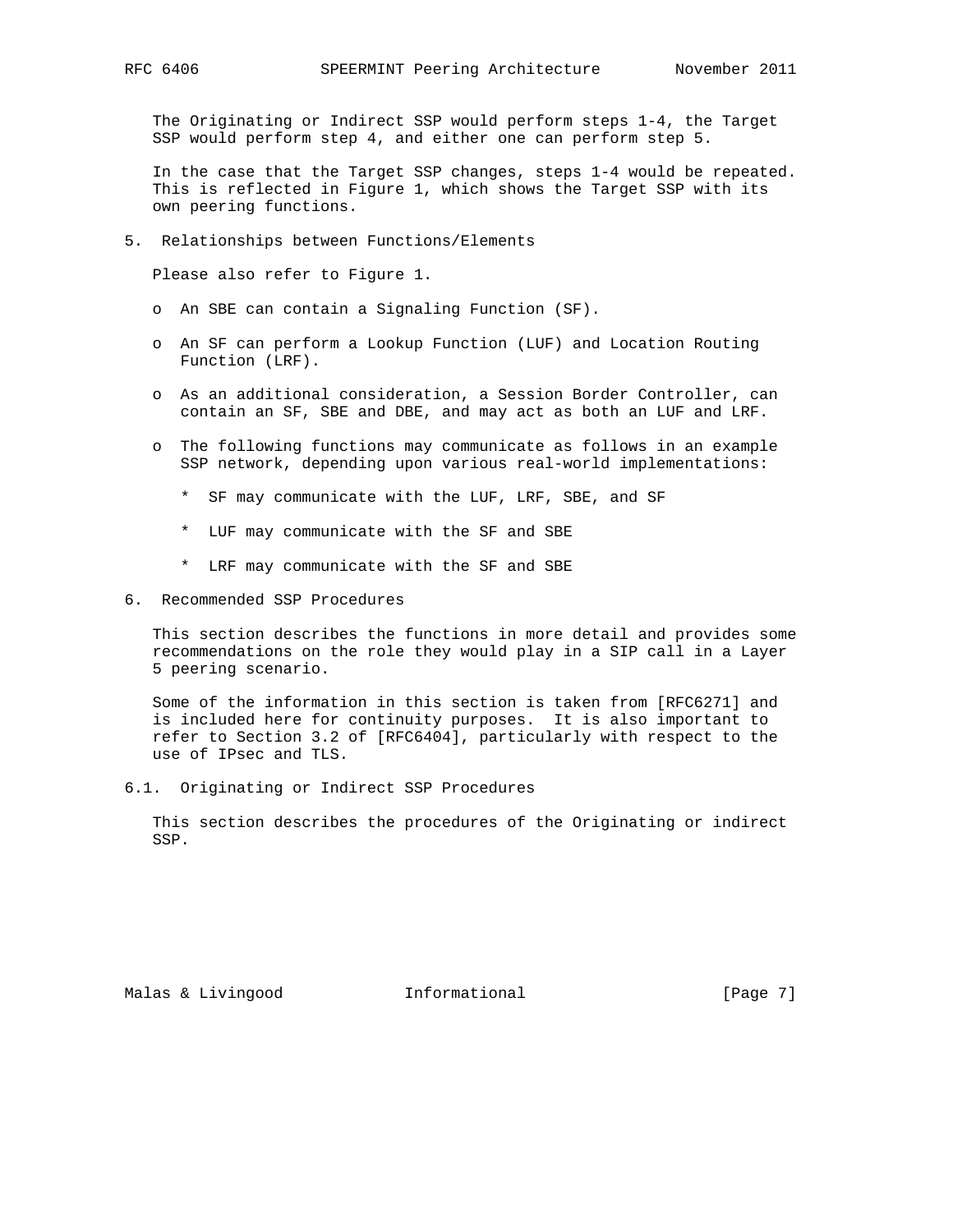## 6.1.1. The Lookup Function (LUF)

 The purpose of the LUF is to determine the SF of the target domain of a given request and optionally to develop Session Establishment Data. It is important to note that the LUF may utilize the public e164.arpa ENUM root, as well as one or more private roots. When private roots are used, specialized routing rules may be implemented; these rules may vary depending upon whether an Originating or Indirect SSP is querying the LUF.

### 6.1.1.1. Target Address Analysis

 When the Originating (or Indirect) SSP receives a request to communicate, it analyzes the target URI to determine whether the call needs to be routed internally or externally to its network. The analysis method is internal to the SSP; thus, outside the scope of SPEERMINT.

 If the target address does not represent a resource inside the Originating (or Indirect) SSP's administrative domain or federation of domains, then the Originating (or Indirect) SSP performs a Lookup Function (LUF) to determine a target address, and then it resolves the call routing data by using the Location Routing Function (LRF).

 For example, if the request to communicate is for an im: or pres: URI type [RFC3861] [RFC3953], the Originating (or Indirect) SSP follows the procedures in [RFC3861]. If the highest priority supported URI scheme is sip: or sips:, the Originating (or Indirect) SSP skips to SIP DNS resolution in Section 5.1.3. Likewise, if the target address is already a sip: or sips: URI in an external domain, the Originating (or Indirect) SSP skips to SIP DNS resolution in Section 6.1.2.1. This may be the case, to use one example, with "sips:bob@biloxi.example.com".

 If the target address corresponds to a specific E.164 address, the SSP may need to perform some form of number plan mapping according to local policy. For example, in the United States, a dial string beginning "011 44" could be converted to "+44"; in the United Kingdom, "00 1" could be converted to "+1". Once the SSP has an E.164 address, it can use ENUM.

# 6.1.1.2. ENUM Lookup

 If an external E.164 address is the target, the Originating (or Indirect) SSP consults the public "User ENUM" rooted at e164.arpa, according to the procedures described in [RFC6116]. The SSP must query for the "E2U+sip" enumservice as described in [RFC3764], but may check for other enumservices. The Originating (or Indirect) SSP

Malas & Livingood **Informational Informational** [Page 8]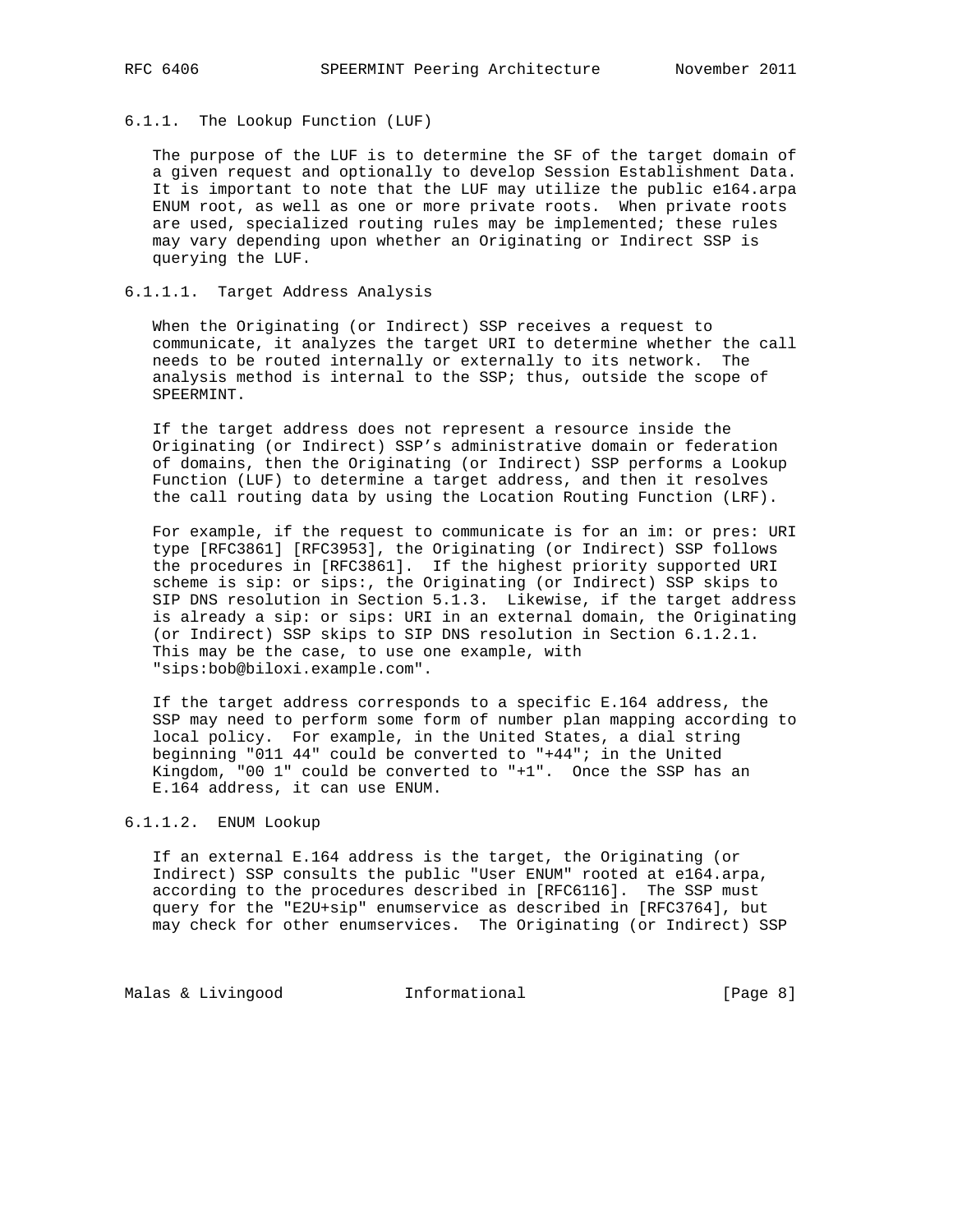may consult a cache or alternate representation of the ENUM data rather than actual DNS queries. Also, the SSP may skip actual DNS queries if the Originating (or Indirect) SSP is sure that the target address country code is not represented in e164.arpa.

 If an im: or pres: URI is chosen based on an "E2U+im" [RFC3861] or "E2U+pres" [RFC3953] enumserver, the SSP follows the procedures for resolving these URIs to URIs for specific protocols such as SIP or Extensible Messaging and Presence Protocol (XMPP) as described in the previous section.

 The Naming Authority Pointer (NAPTR) response to the ENUM lookup may be a SIP address of record (AOR) (such as "sips:bob@example.com") or SIP URI (such as "sips:bob@sbe1.biloxi.example.com"). In the case when a SIP URI is returned, the Originating (or Indirect) SSP has sufficient routing information to locate the Target SSP. In the case of when a SIP AoR is returned, the SF then uses the LRF to determine the URI for more explicitly locating the Target SSP.

6.1.2. Location Routing Function (LRF)

 The LRF of an Originating (or Indirect) SSP analyzes target address and target domain identified by the LUF, and discovers the next-hop Signaling Function (SF) in a peering relationship. The resource to determine the SF of the target domain might be provided by a third party as in the assisted-peering case. The following sections define mechanisms that may be used by the LRF. These are not in any particular order and, importantly, not all of them have to be used.

## 6.1.2.1. DNS Resolution

 The Originating (or Indirect) SSP uses the procedures in Section 4 of [RFC3263] to determine how to contact the receiving SSP. To summarize the [RFC3263] procedure: unless these are explicitly encoded in the target URI, a transport is chosen using NAPTR records, a port is chosen using SRV records, and an address is chosen using A or AAAA records.

 When communicating with another SSP, entities compliant to this document should select a TLS-protected transport for communication from the Originating (or Indirect) SSP to the receiving SSP if available, as described further in Section 6.2.1.

6.1.2.2. Routing Table

 If there are no End User ENUM records and the Originating (or Indirect) SSP cannot discover the carrier-of-record or if the Originating (or Indirect) SSP cannot reach the carrier-of-record via

Malas & Livingood **Informational Informational** [Page 9]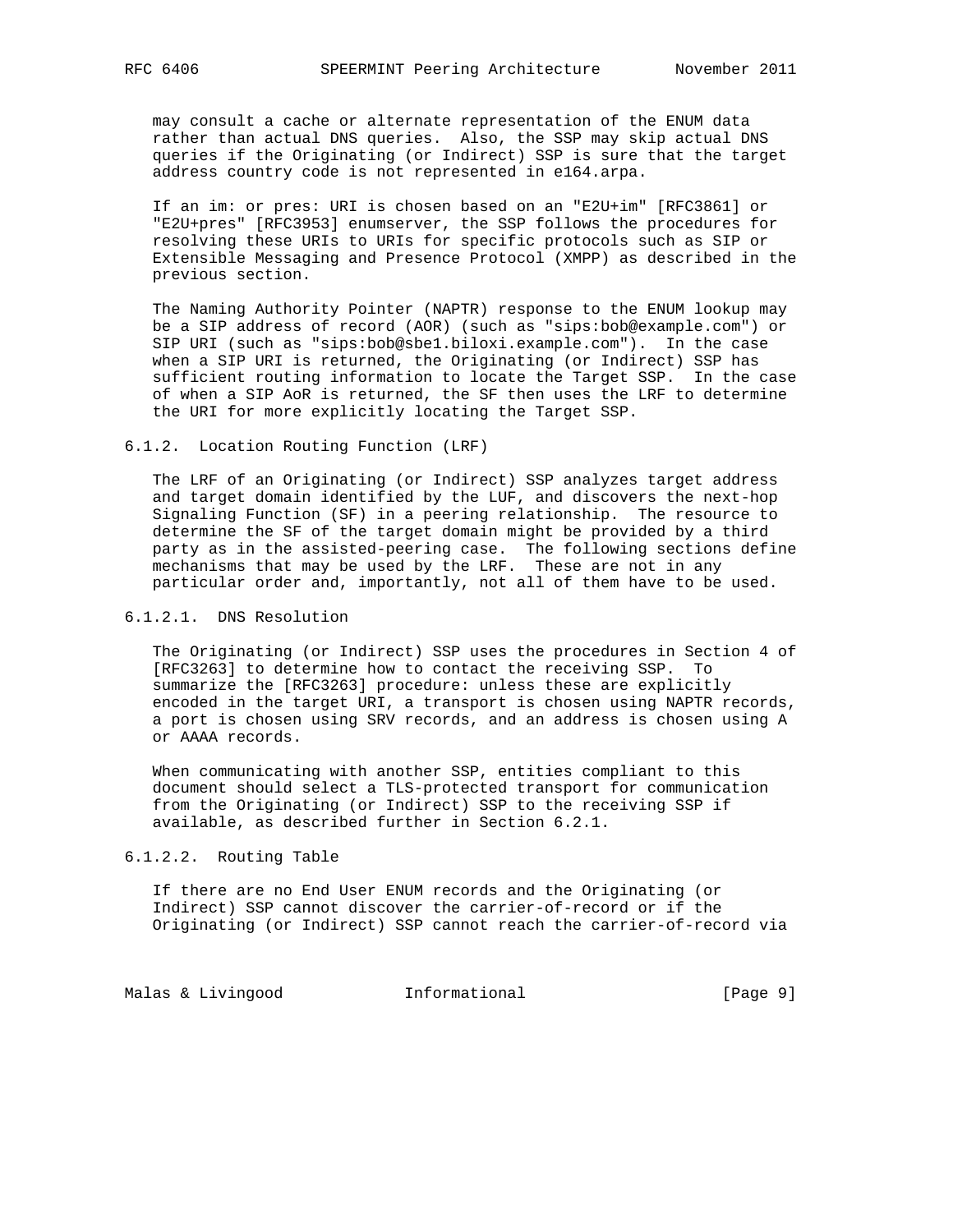SIP peering, the Originating (or Indirect) SSP may deliver the call to the PSTN or reject it. Note that the Originating (or Indirect) SSP may forward the call to another SSP for PSTN gateway termination by prior arrangement using the local SIP proxy routing table.

 If so, the Originating (or Indirect) SSP rewrites the Request-URI to address the gateway resource in the Target SSP's domain and may forward the request on to that SSP using the procedures described in the remainder of these steps.

#### 6.1.2.3. LRF to LRF Routing

 Communications between the LRF of two interconnecting SSPs may use DNS or statically provisioned IP addresses for reachability. Other inputs to determine the path may be code-based routing, method-based routing, time of day, least cost and/or source-based routing.

## 6.1.3. The Signaling Path Border Element (SBE)

 The purpose of the Signaling Function is to perform routing of SIP messages as well as optionally implement security and policies on SIP messages and to assist in discovery/exchange of parameters to be used by the Media Function (MF). The Signaling Function performs the routing of SIP messages. The SBE may be a back-to-back user agent (B2BUA) or it may act as a SIP proxy. Optionally, an SF may perform additional functions such as Session Admission Control, SIP Denial of-Service protection, SIP Topology Hiding, SIP header normalization, SIP security, privacy, and encryption. The SF of an SBE can also process SDP payloads for media information such as media type, bandwidth, and type of codec; then, communicate this information to the media function.

6.1.3.1. Establishing a Trusted Relationship

 Depending on the security needs and trust relationships between SSPs, different security mechanisms can be used to establish SIP calls. These are discussed in the following subsections.

# 6.1.3.2. IPsec

 In certain deployments, the use of IPsec between the Signaling Functions of the originating and terminating domains can be used as a security mechanism instead of TLS. However, such IPsec use should be the subject of a future document as additional specification is necessary to use IPsec properly and effectively.

Malas & Livingood **Informational** [Page 10]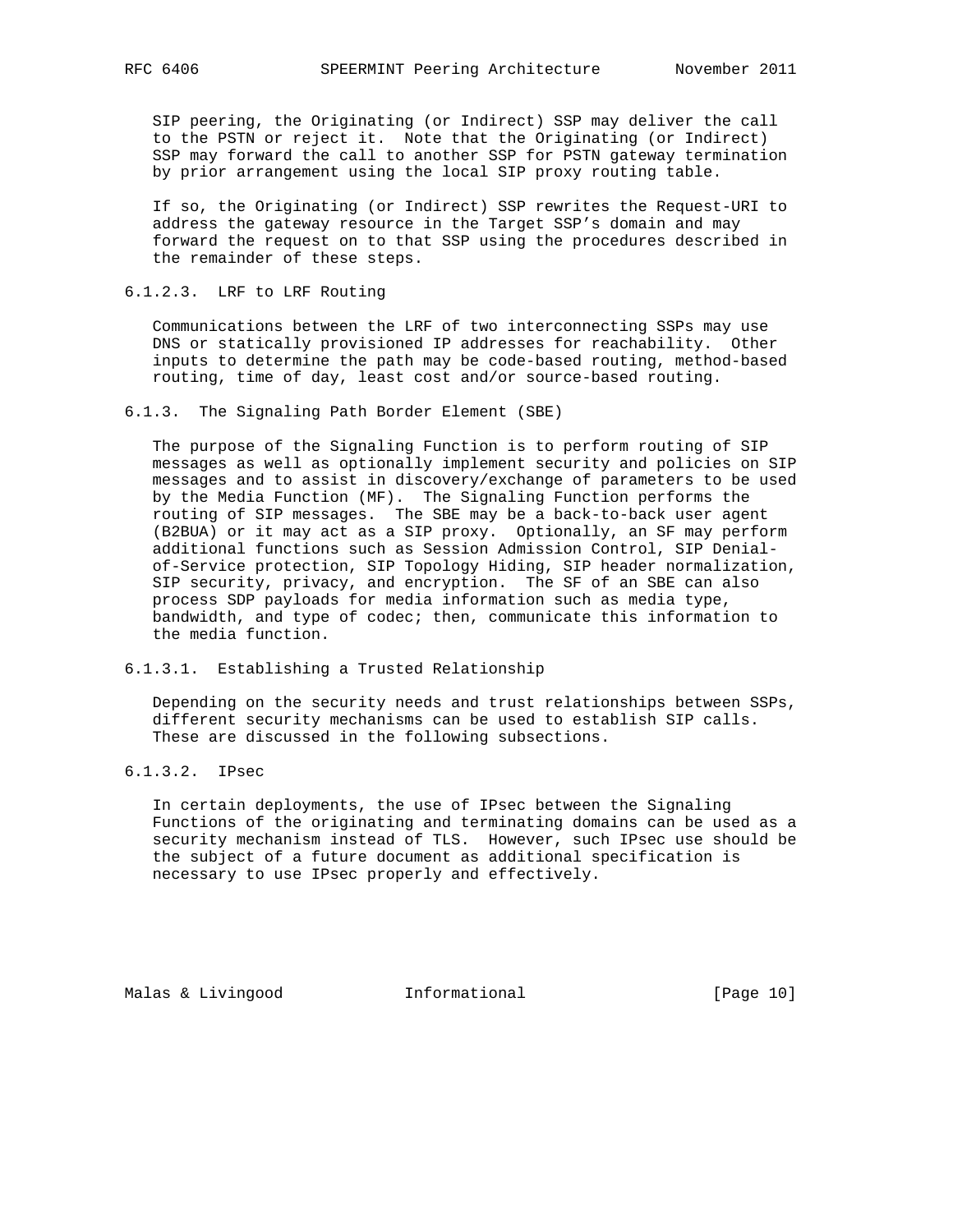# 6.1.3.3. Co-Location

 In this scenario, the SFs are co-located in a physically secure location and/or are members of a segregated network. In this case, messages between the Originating and Terminating SSPs could be sent as clear text (unencrypted). However, even in these semi-trusted co location facilities, other security or access control mechanisms may be appropriate, such as IP access control lists or other mechanisms.

## 6.1.3.4. Sending the SIP Request

 Once a trust relationship between the peers is established, the Originating (or Indirect) SSP sends the request.

### 6.2. Target SSP Procedures

This section describes the Target SSP Procedures.

# 6.2.1. TLS

 The section defines the usage of TLS between two SSPs [RFC5246] [RFC5746] [RFC5878]. When the receiving SSP receives a TLS client hello, it responds with its certificate. The Target SSP certificate should be valid and rooted in a well-known certificate authority. The procedures to authenticate the SSP's originating domain are specified in [RFC5922].

 The SF of the Target SSP verifies that the Identity header is valid, corresponds to the message, corresponds to the Identity-Info header, and that the domain in the From header corresponds to one of the domains in the TLS client certificate.

 As noted above in Section 6.1.3.2, some deployments may utilize IPsec rather than TLS.

# 6.2.2. Receive SIP Requests

 Once a trust relationship is established, the Target SSP is prepared to receive incoming SIP requests. For new requests (dialog forming or not), the receiving SSP verifies if the target (Request-URI) is a domain for which it is responsible. For these requests, there should be no remaining Route header field values. For in-dialog requests, the receiving SSP can verify that it corresponds to the top-most Route header field value.

Malas & Livingood **Informational** [Page 11]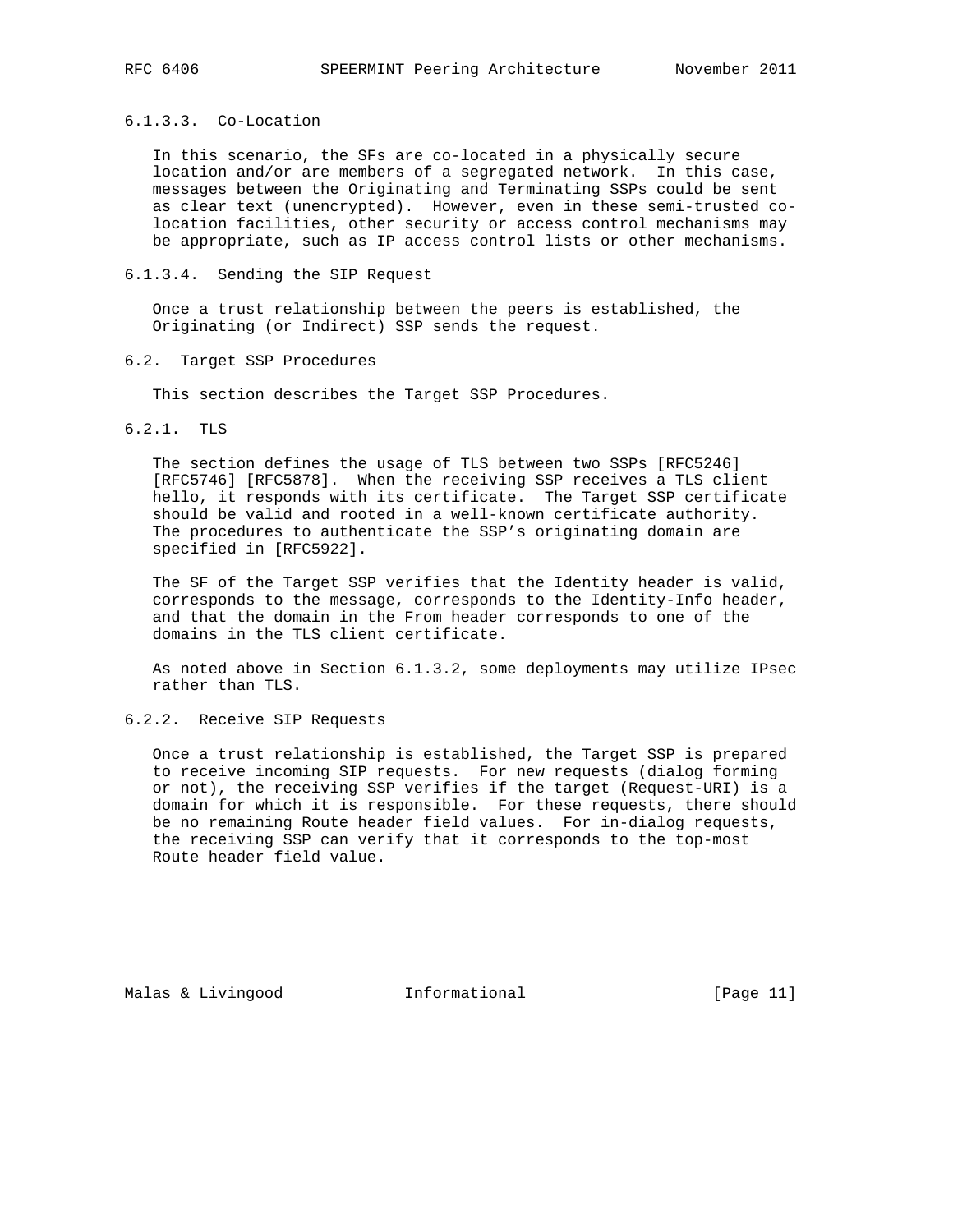The receiving SSP may reject incoming requests due to local policy. When a request is rejected because the Originating (or Indirect) SSP is not authorized to peer, the receiving SSP should respond with a 403 response with the reason phrase "Unsupported Peer".

6.3. Data Path Border Element (DBE)

 The purpose of the DBE [RFC5486] is to perform media-related functions such as media transcoding and media security implementation between two SSPs.

 An example of this is to transform a voice payload from one codec (e.g., G.711) to another (e.g., EvRC). Additionally, the MF may perform media relaying, media security [RFC3711], privacy, and encryption.

7. Address Space Considerations

 Peering must occur in a common IP address space, which is defined by the federation, which may be entirely on the public Internet, or some private address space [RFC1918]. The origination or termination networks may or may not entirely be in the same address space. If they are not, then a Network Address Translation (NAT) or similar may be needed before the signaling or media is presented correctly to the federation. The only requirement is that all associated entities across the peering interface are reachable.

8. Acknowledgments

 The working group would like to thank John Elwell, Otmar Lendl, Rohan Mahy, Alexander Mayrhofer, Jim McEachern, Jean-Francois Mule, Jonathan Rosenberg, and Dan Wing for their valuable contributions to various versions of this document.

9. Security Considerations

 The level (or types) of security mechanisms implemented between peering providers is, in practice, dependent upon on the underlying physical security of SSP connections. This means, as noted in Section 6.1.3.3, whether peering equipment is in a secure facility or not may bear on other types of security mechanisms that may be appropriate. Thus, if two SSPs peered across public Internet links, they are likely to use IPsec or TLS since the link between the two domains should be considered untrusted.

 Many detailed and highly relevant security requirements for SPEERMINT have been documented in Section 5 of [RFC6271]. As a result, that document should be considered required reading.

Malas & Livingood **Informational Informational** [Page 12]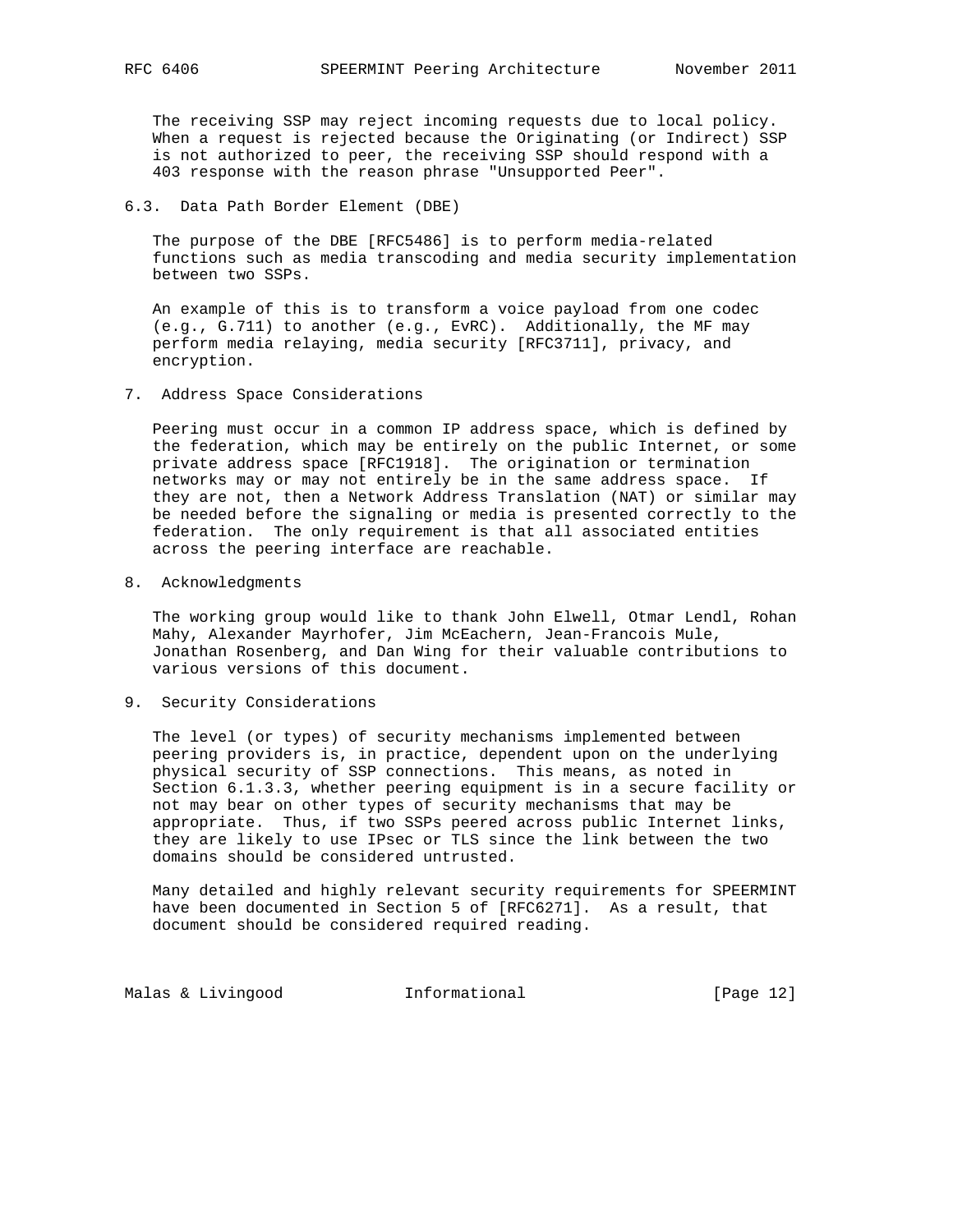Additional and important security considerations have been documented separately in [RFC6404]. This document describes the many relevant security threats to SPEERMINT, as well the relevant countermeasures and security protections that are recommended to combat any potential threats or other risks. This includes a wide range of detailed threats in Section 2 of [RFC6404]. It also includes key requirements in Section 3.1 of [RFC6404], such as the requirement for the LUF and LRF to support mutual authentication for queries, among other requirements which are related to [RFC6271]. Section 3.2 of [RFC6404] explains how to meet these security requirements, and then Section 4 explores a wide range of suggested countermeasures.

10. Contributors

 Mike Hammer Cisco Systems Herndon, VA US EMail: mhammer@cisco.com

 Hadriel Kaplan Acme Packet Burlington, MA US EMail: hkaplan@acmepacket.com

 Sohel Khan, Ph.D. Comcast Cable Philadelphia, PA US EMail: sohel\_khan@cable.comcast.com

 Reinaldo Penno Juniper Networks Sunnyvale, CA US EMail: rpenno@juniper.net

 David Schwartz XConnect Global Networks Jerusalem Israel EMail: dschwartz@xconnnect.net

Malas & Livingood **Informational** [Page 13]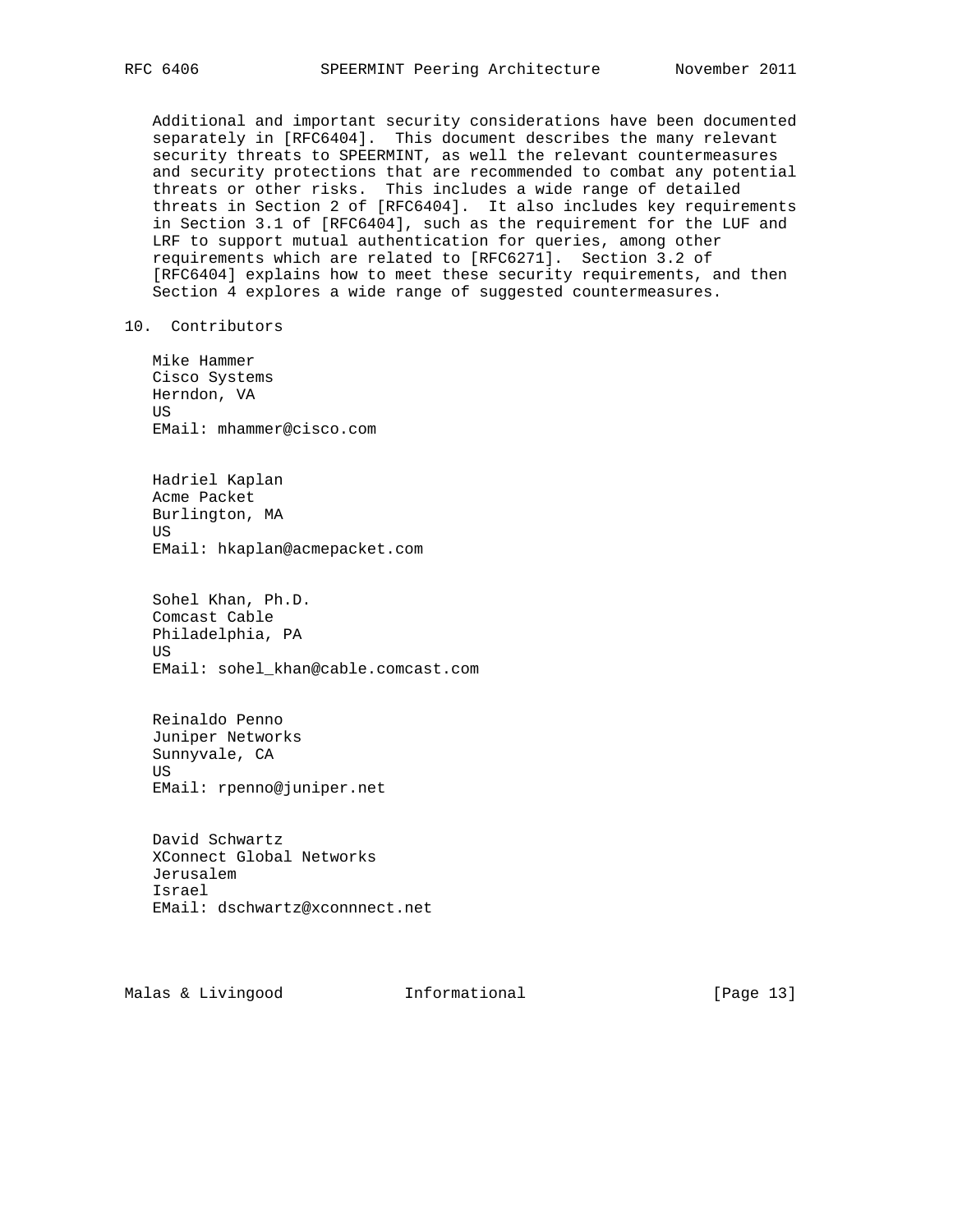Rich Shockey Shockey Consulting US EMail: Richard@shockey.us

 Adam Uzelac Global Crossing Rochester, NY **TIS** EMail: adam.uzelac@globalcrossing.com

- 11. References
- 11.1. Normative References
	- [RFC1035] Mockapetris, P., "Domain names implementation and specification", STD 13, RFC 1035, November 1987.
	- [RFC1918] Rekhter, Y., Moskowitz, R., Karrenberg, D., Groot, G., and E. Lear, "Address Allocation for Private Internets", BCP 5, RFC 1918, February 1996.
	- [RFC3261] Rosenberg, J., Schulzrinne, H., Camarillo, G., Johnston, A., Peterson, J., Sparks, R., Handley, M., and E. Schooler, "SIP: Session Initiation Protocol", RFC 3261, June 2002.
	- [RFC3263] Rosenberg, J. and H. Schulzrinne, "Session Initiation Protocol (SIP): Locating SIP Servers", RFC 3263, June 2002.
	- [RFC3550] Schulzrinne, H., Casner, S., Frederick, R., and V. Jacobson, "RTP: A Transport Protocol for Real-Time Applications", STD 64, RFC 3550, July 2003.
	- [RFC3764] Peterson, J., "enumservice registration for Session Initiation Protocol (SIP) Addresses-of-Record", RFC 3764, April 2004.
	- [RFC3861] Peterson, J., "Address Resolution for Instant Messaging and Presence", RFC 3861, August 2004.
	- [RFC3953] Peterson, J., "Telephone Number Mapping (ENUM) Service Registration for Presence Services", RFC 3953, January 2005.

Malas & Livingood **Informational** [Page 14]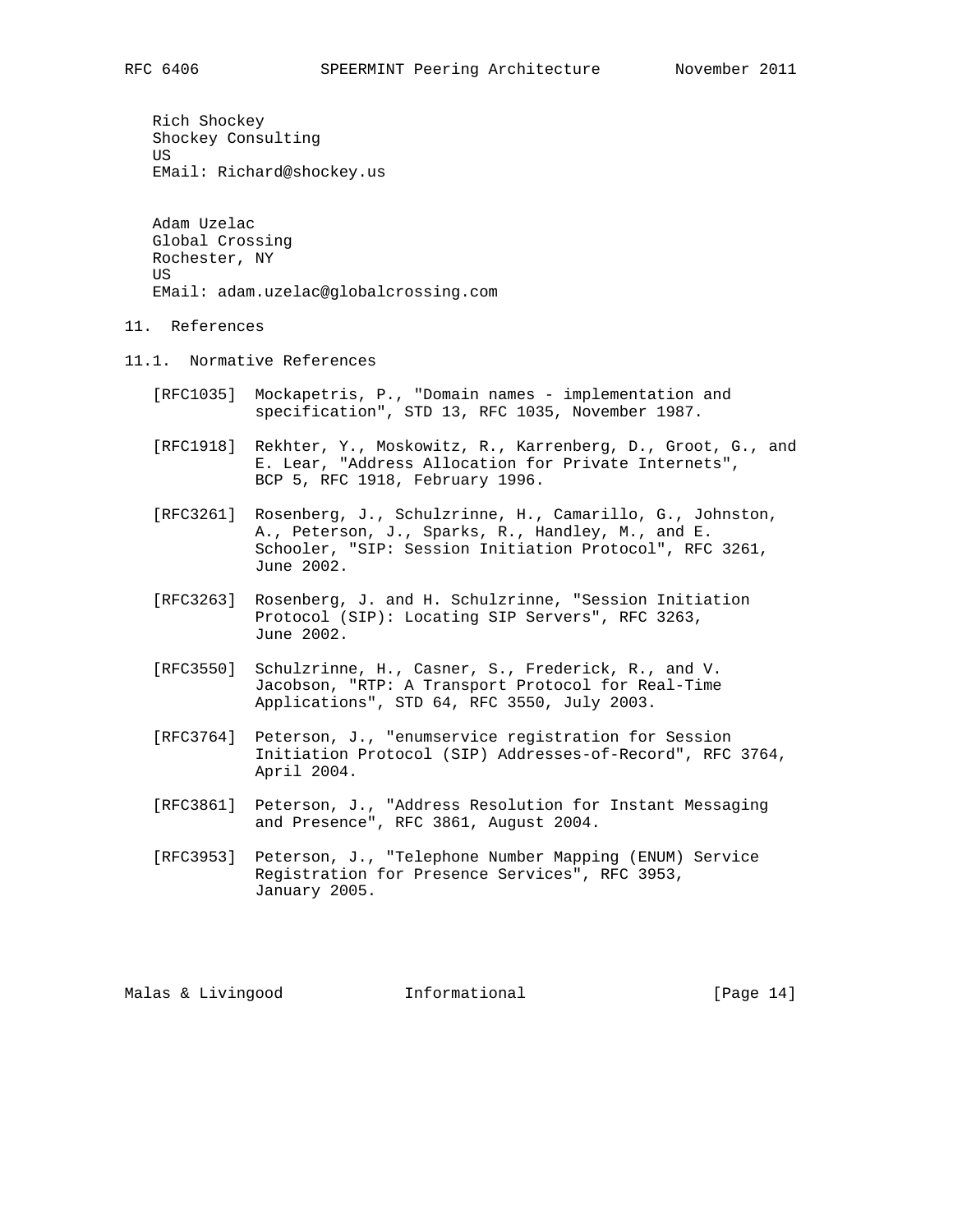- [RFC5067] Lind, S. and P. Pfautz, "Infrastructure ENUM Requirements", RFC 5067, November 2007.
- [RFC5246] Dierks, T. and E. Rescorla, "The Transport Layer Security (TLS) Protocol Version 1.2", RFC 5246, August 2008.
- [RFC5486] Malas, D. and D. Meyer, "Session Peering for Multimedia Interconnect (SPEERMINT) Terminology", RFC 5486, March 2009.
- [RFC5746] Rescorla, E., Ray, M., Dispensa, S., and N. Oskov, "Transport Layer Security (TLS) Renegotiation Indication Extension", RFC 5746, February 2010.
- [RFC5853] Hautakorpi, J., Camarillo, G., Penfield, R., Hawrylyshen, A., and M. Bhatia, "Requirements from Session Initiation Protocol (SIP) Session Border Control (SBC) Deployments", RFC 5853, April 2010.
- [RFC5878] Brown, M. and R. Housley, "Transport Layer Security (TLS) Authorization Extensions", RFC 5878, May 2010.
- [RFC5922] Gurbani, V., Lawrence, S., and A. Jeffrey, "Domain Certificates in the Session Initiation Protocol (SIP)", RFC 5922, June 2010.
- [RFC6116] Bradner, S., Conroy, L., and K. Fujiwara, "The E.164 to Uniform Resource Identifiers (URI) Dynamic Delegation Discovery System (DDDS) Application (ENUM)", RFC 6116, March 2011.
- [RFC6271] Mule, J-F., "Requirements for SIP-Based Session Peering", RFC 6271, June 2011.
- [RFC6404] Seedorf, J., Niccolini, S., Chen, E., and H. Scholz, "Session PEERing for Multimedia INTerconnect (SPEERMINT) Security Threats and Suggested Countermeasures", RFC 6404, November 2011.
- 11.2. Informative References
	- [RFC3711] Baugher, M., McGrew, D., Naslund, M., Carrara, E., and K. Norrman, "The Secure Real-time Transport Protocol (SRTP)", RFC 3711, March 2004.
	- [RFC6405] Uzelac, A., Ed. and Y. Lee, Ed., "Voice over IP (VoIP) SIP Peering Use Cases", RFC 6405, November 2011.

Malas & Livingood **Informational** [Page 15]